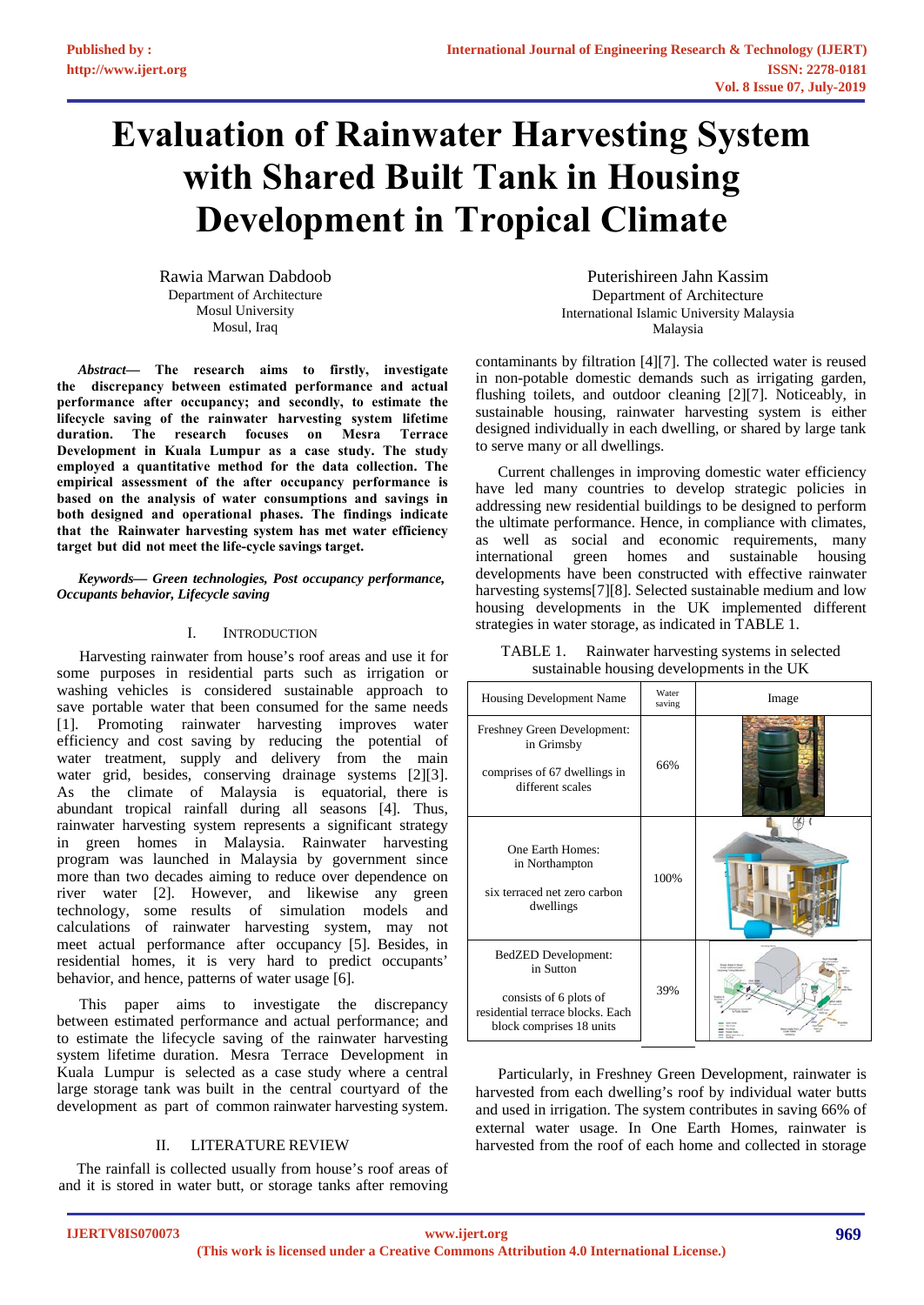under the ground. Later, this water is pumped into a tank in the attic to be reused as non-potable water in flushing the toilet [9]. The collected water achieved 100% of water saving for this purpose. In BedZED Development, Rainwater is harvested from the southern side of the dwellings' roofs and transferred through pipes supplied with water filter to eliminate the impurities. The clean water is collected in a large cylinder storage tank placed underground along the length of each terrace block. It is worth noting that the treated waste water, called green water, is collected in this large storage with the harvested rainwater. This green water is pumped and reused as non-potable water for toilet flushing in the dwellings. The surplus green water is used in garden irrigation [10]. It was planned to reduce mains water usage in BedZED Development to about 33% compared to the conventional home in the area Range of efficient appliances were embraced to reduce main water usage, including low flush toilets, washing machines, spray taps, and not powered showers. These efficient appliances facilitate 60% of water efficiency. However, the green water treatment plant was stopped due to difficulties in maintaining. This has affected water saving by reducing it to 39%, [10][11].

### III. METHODOLOGY

### *A. The Case Study: Mesra Teerace Development*

Mesra Terrace development is a gated low density housing development located at the end of Dutamas Raya street in the arising neighborhood of Dutamas, 51200Kuala Lumpur, Malaysia. The construction of the development was completed in 2009. In conjunction with eco-friendly environment, the site was planned to hold 40 dwellings of peculiar communal community with wide central green courtyard. The site of the development has trapezoidal shape with considerable slope in its topographic. Therefore, the eco concept of planning was to create communal urban with private central courtyard as private landscape garden, as illustrated in *"Fig. 1".*



Fig. 1. Mesra Terrace Development

Rainwater harvesting system was constructed as a common tank in the central courtyard of the development to achieve water efficiency for the common and outdoor areas usage. The idea was to exploit the area of the center courtyard to hold a central large storage tank as part of common rainwater harvesting system. The system was designed and instilled with three elements, particularly, collected elements, storage tank, and distribution elements. Firstly, gutters capture the rainwater from each dwelling's roof, which provide area of rainfall harvesting about 6,000m2, and direct it to main two downpipe lines, each of 150mm gross radius, as illustrated in *"Fig. 2"*.



Fig. 2. The collection downpipes system

The downpipes flow the collected rainwater into sump of 600mm depth underground, as depicted in *"Fig. 3"* in which it goes through filters to clean up from sediments.



Fig. 3. The collection sump under construction

Then, it is stored in the tank which was excavated and built up in the center landscape under the garden, as depicted in *"Fig. 4"*. The capacity of the storage tank is 55,000 gallon that equals to 208,175 liters.



Fig. 4. Excavation, formwork, and casting the storage tank

In order to distribute the water from the tank to the garden and to club house in conforming with saving energy target, one motor pump is used to inject the water up to a small tank placed at the highest point of the land slope of the development site topography to allow the water to flow by the power of earth gravity. This process, as exhibited in *"Fig. 5"*. was applied to ensure energy conservation instead of using at least five motor pumps to feed the demands. Basically, five main piped of 50mm gross radius supply the garden where grass and shrubs are irrigated, feeding two fountains, and the club house, where a service of washing cars is available for occupants, and other outdoor water needs such as cleaning the walkway. This would reflect on water saving and bill reduction of the common area of the development.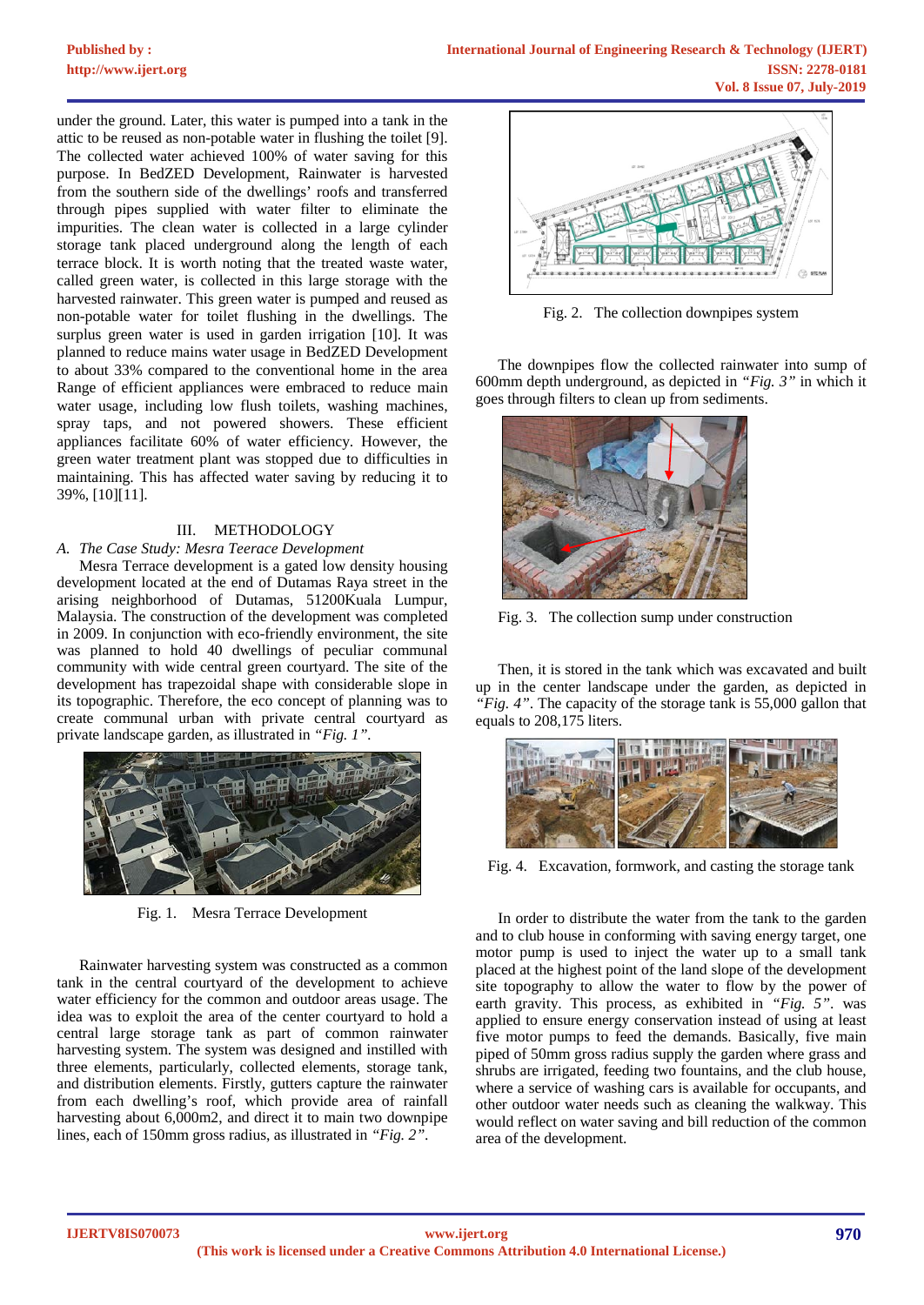

Fig. 5. The construction of the storage tank.

### *B. Data Collection*

The data addresses rainwater harvesting system performance in correlation with water efficiency and cost savings after commissioned. Hence, data collection includes:

- 1. Water consumption is collected from water bills for six months from the three water meters in the development.
- 2. Collected water by water harvesting system in the development. The amount of harvested water was estimated by the Developer through observation during four years.
- 3. Capital cost of the development and green cost premium of the rainwater harvesting system.
- 4. Water consumption  $(m<sup>3</sup>)$  to Malaysian currency (RM) based on water tariff which is considered 65.00cent per one m3 (1RM is equal to 100cents).

The technique of collecting data from the local case study, Mesra Terrace Development, was confined to in-depth interview with the Developer of Mersa Terrace Development with duration from 3:45pm to 6:00pm, in Palam Mesra Sdn. Bhd, Desa Sri Hartamas. The in-depth interview was held to complete the quantitative data. Detailed questions was directed to the Developer about performance of rainwater harvesting system in terms of water efficiency and lifecycle saving. Besides, it was oriented to earn the Developer's perception upon the implemented green technologies, and to report the needs and determine their benefits and defects after occupancy.

### IV. RESULTS AND DISCUSSION

### *A. Estimated Rainwater Volume Collected by the Rainwater Harvesting System*

The Developer stated that rainwater harvesting system was designed according to predicted outdoor water usage demands. The water amount required to irrigate grass and shrubs was calculated. Besides, the water needed to wash walkway, as well as occupants' cars was estimated regarded to frequency of demands. TABLE 2 indicates daily estimated water consumption which is about 31, 395 liters, with an annual amount of 11,459,175 liters.

| Type of<br>requirements                 | Area                | Water<br>needed  | Water<br>needed<br>(per<br>day)<br>(litre) | Frequent<br>of<br>demands | Daily water<br>consumption<br>(litre) |
|-----------------------------------------|---------------------|------------------|--------------------------------------------|---------------------------|---------------------------------------|
| Irrigating<br>grass and<br>shrubs       | 1.650m2             | 6.3<br>1/m2/day  | 10,395                                     | Daily                     | 10.395                                |
| Cleaning the<br>walkway                 | $1,600 \text{ m}$ 2 | $15$ $\text{m}2$ | 24,000                                     | Every<br>two days         | 12,000                                |
| Washing<br>cars                         | One car             | 30001            | 3000                                       | Three<br>cars<br>daily    | 9,000                                 |
| Total daily estimated water consumption |                     |                  |                                            | 31,395 (litre)            |                                       |
| Monthly estimated water consumption     |                     |                  |                                            | 954,931.25 (litre)        |                                       |
| Annual estimated water consumption      |                     |                  |                                            | 11.459.175 (litre)        |                                       |

TABLE 2. Water consumption prediction

The area of rainfall collection and the volume of the large storage tank were determined according to the annual

rainwater harvesting potential. Since, the rainfall average in Kuala Lumpur has about 2,300mm precipitation [6], the predicted annual collected rainwater in litre (l) is equal to;

Annual rainfall averages \* area of rainfall collection [10].  $2,300$ l/m2  $*$  6,000m2 = 13,800,000 liters

However, harvesting efficiency process might be affected by evaporation, or spillage. Therefore, the potential of collecting rainwater is taken as 90% [12]. Hence, rainwater harvesting

# potential is equal to;

Annual rainwater harvesting (L) \* Collection efficiency  $= 14,260,000$ liters  $* 0.9 = 12,834,000$  liters annually.

By the above calculation, collected rainwater was estimated at 12,834,000 liters annually which is convergent with the annual water consumption requirement. This collected rainwater provides annual savings about RM8342100.

### *B. Trends in Actual Collected Rainwater Volume*

The Developer of Mesra Terrace Development stated that the rainwater harvesting system has been effective and efficient during the past four years of occupation where the tank dried only once. Moreover, the maintenance is carried out only for the motor pump. In order to calculate the actual volume of harvesting, it is essential to indicate the required time for the large underground tank to be filled with capacity of 208,175 liters. The Developer stated that it can be filled up within period of three raining days. Officially, the frequency of rainy days in Kuala Lumpur is once every three days [13]. Sequentially, the actual volume of harvested rainwater has been calculated as 208,175 liters per nine days. Statistically, the annualized volume of actual collected rainwater is 8,442,537.12 liters, which saves RM5,487.64 annually. Hence, the actual monthly harvesting is 703,544.76 liters that saves RM457,304.09 monthly. Accordingly, the daily collected water is calculated as 23,130.23 liters which is less than the estimated amount of collected rainwater.

### *C. Water Efficiency Assessment*

Water efficiency has been achieved for outdoor purposes demands of the common area of Mesra Terrace Development where water consumption has been reduced. Specifically, water efficiency can be measured by comparing the amount of collected water to the amount of consumed water for outdoor irrigation, walkway and cars cleaning demands. There are two water resources that deliver water to the common area namely the municipal water supply grid, and rainwater harvesting system. Besides, there are three outlet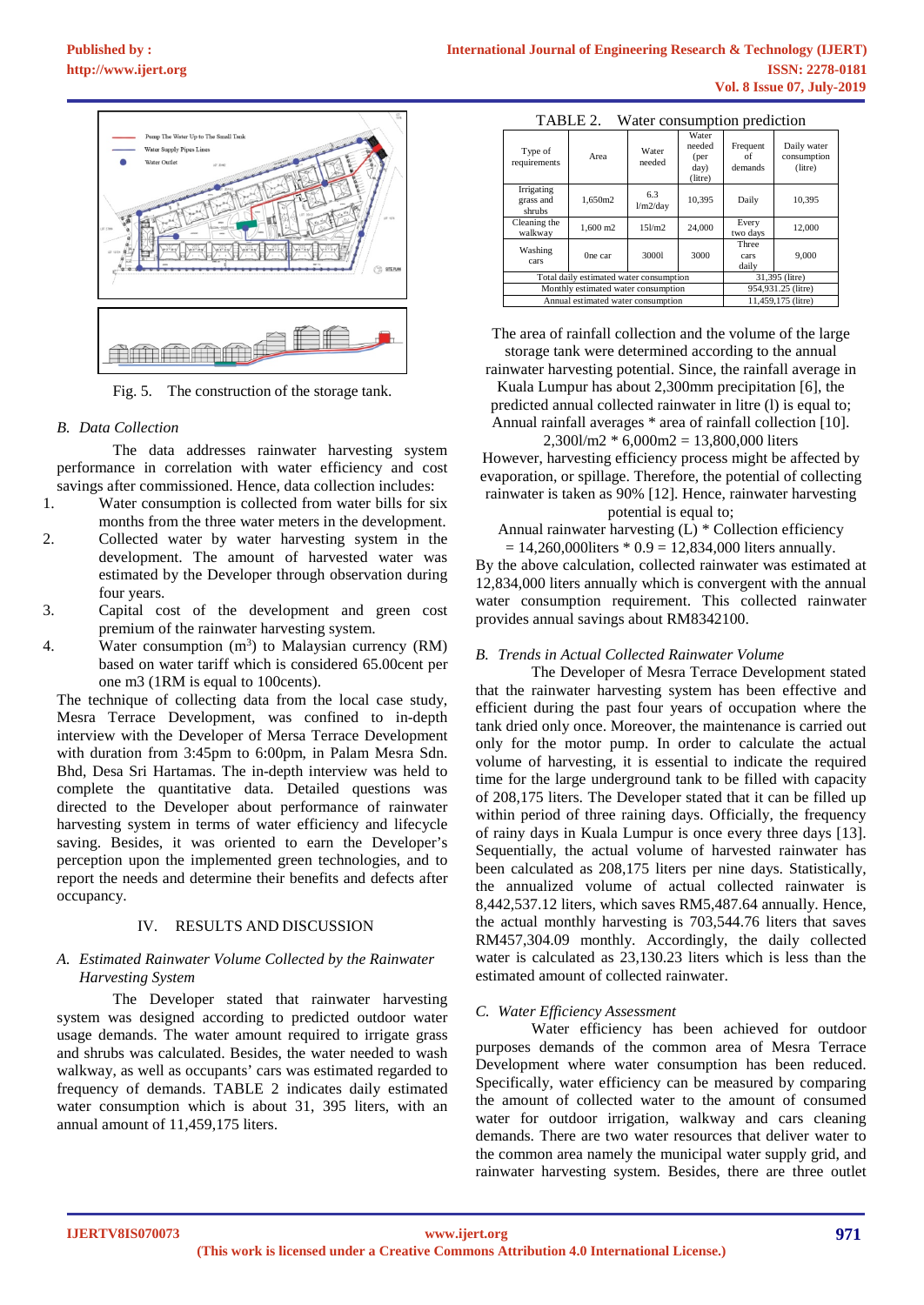points delivering water from municipal water supply grid to the garden and the clubhouse. Monthly water bills of the three of these outlets were conducted for six months to find the average of monthly water consumption which is equal to 348,600 liters. However, statistically, the actual water consumption is lower than predicted owing to the limited intention by occupants to wash their cars inside the Development as the Developer stated.

The rain water harvested system provides 66.8% water efficiency for outdoor usage, as **TABLE 3** indicates. Water efficiency is calculated as the volume of harvested rainwater to the volume of total water consumption via the communal landscape.

| TABLE 3. |  |  | Water saving of outdoor demands |
|----------|--|--|---------------------------------|
|          |  |  |                                 |

| Water                 | Monthly      | Cost       | Water  |
|-----------------------|--------------|------------|--------|
|                       | water usage  | (RM)       | saving |
| Mains water           | 348,6001     | 226,590    |        |
| Harvested rainwater   | 703,544.76L  | 457,304.09 | 66.8%  |
| <b>Total Sewerage</b> | 1.052.144.76 | 683,894.09 |        |

## *D. Green Cost Premium and Lifecycle Savings of the Implemented Green Technologies*

Green premium cost refers to the incurred additional cost required in adding green technologies and sustainable features in buildings. This additional cost is usually estimated during design phase. It is recovered by savings and returns which obtained during efficient and effective performance of the green features and technologies [14] [15].

The ratio of green cost investment is about 4.3% investing. The green premium cost of each integrated green features and technology in Mesra terrace Development which were conducted with the assistance of the Developer during the indepth interview.

Life-cycle saving (LCS) of the green technology refers to the financial benefits gained from the efficient performance of the sustainable features within its lifetime duration, as the following equation:

Life-cycle saving  $(RM) = (annual energy saving (RM) *$ 

estimated lifetime of the green technology (year)) – (green premium cost + Life-cycle cost of maintenance)

, and:

Life-cycle cost of maintenance  $(RM) = (green premium cost$ \*15%) \* lifetime of the green technology (year).

During occupancy phase of a green home life span, revenue returns are obtained from operating the implemented green technologies [16]. Therefore, these revenue returns are known as operational saving. In the long term, green premium cost and maintenance cost of the implemented green technology are recovered by these revenue returns [17] [18], as the following equation:

### Payback period (year) = green premium cost (RM) / Life-cycle saving (RM)

Regarding the built underground storage tank of the rainwater harvesting system, its lifetime is counted along with the houses life span which is estimated about 30 years. Hence, calculations of life-cycle saving involve green premium cost, maintenance cost, and operational saving of rainwater harvesting system within its expected lifetime. The life-cycle

saving of the integrated rainwater harvesting system in Mesra Terrace Development are calculated, as presented in TABLE 4.

TABLE 4. Life-cycle saving of the integrated green technologies in Mesra Terrace Development and their payback period

| Deltoa                           |                    |                                |                              |                              |                             |  |
|----------------------------------|--------------------|--------------------------------|------------------------------|------------------------------|-----------------------------|--|
| Annual<br>saving<br>cost<br>(RM) | Lifetime<br>(year) | Operation<br>al saving<br>(RM) | Maintena<br>nce cost<br>(RM) | Life-cycle<br>saving<br>(RM) | Payback<br>period<br>(year) |  |
| 5.487.64                         | 30                 | 164,629.4                      | 40,373.7                     | $-144.902.5$                 | Along its<br>lifetime       |  |

### V. CONCLUSIONS

Malaysia is dedicated to global environmental concerns, raising ecological awareness among developers and general public as they has contributive part in driving environmental movement in which they realize their roles in supplementing sustainable development. In general, post occupancy performance as approach of analysis shows the involving of economical, and environmental variables. Rainwater harvesting system meet the water saving target in Malaysia. However, this system must be folded into the cost according to the water storage strategy. The cost of using water butts to collect rainfall much differ from building underground cement tank. The developer must combine the costs in such a way that it is affordable to the market sector. Taken to the extreme, the contribution of this research involves several issues of importance concerning driving the affordability of green development in domestic sector in Malaysia that facilitates accustomed sustaining healthy lifestyle of the community. A certain approach of evaluation addressing residential green applications under the tropical climate of Malaysia has to be developed to formulate practical guidelines of domestic and industrial green technologies implementations in order to achieve optimum performance and life-cycle savings associated.

To these ends, the contributory components and linkages of performance of implemented technologies were conclusively exemplified as a guideline, as illustrated in *"Fig. 6".* Hereupon, it has been established that ecological awareness should be integrated as sustainable strategy to orient occupants' behaviour towards green practices and patterns ensuring efficiency and savings of the implemented technology in homes.